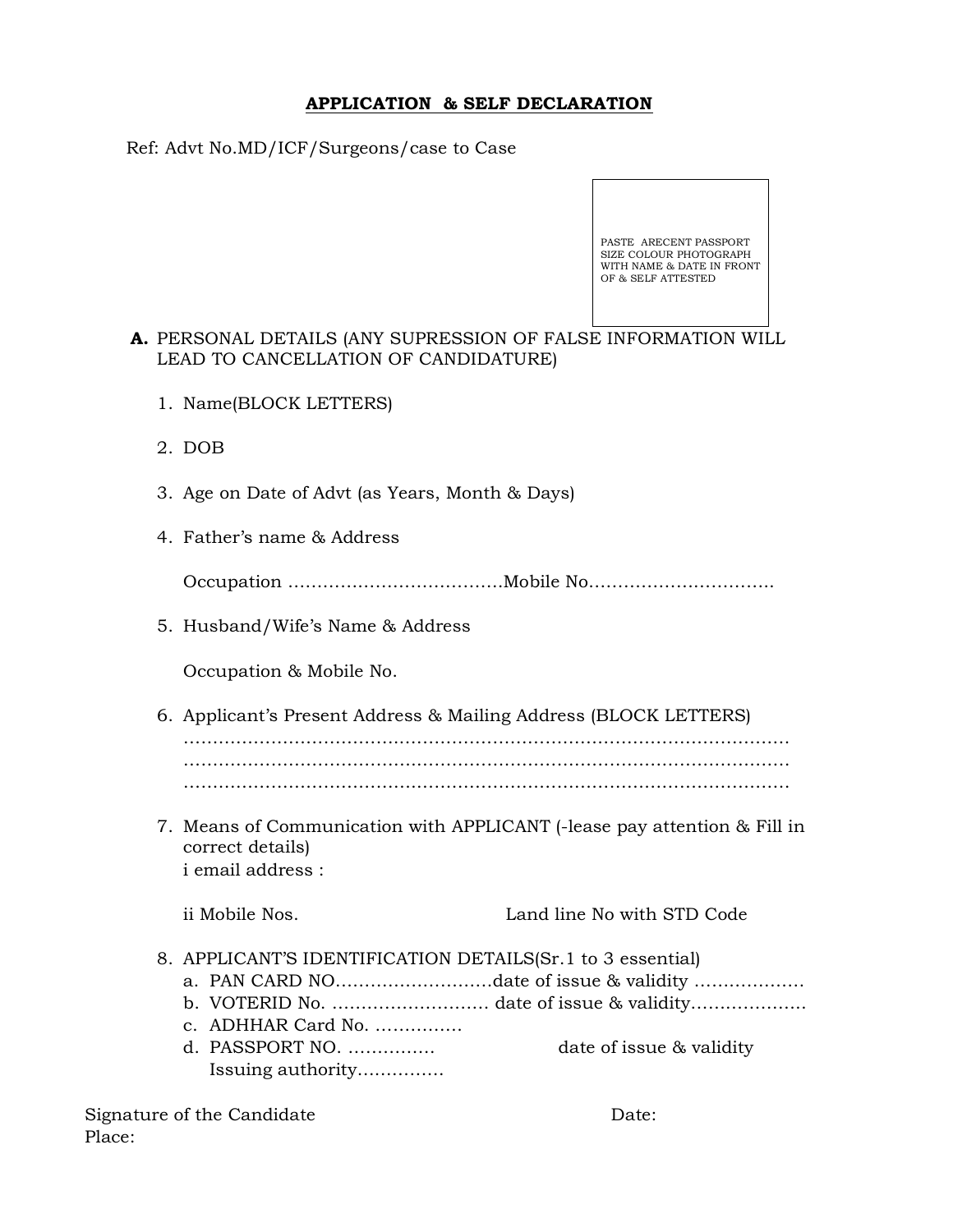# EDUCATIONAL QUALIFICATION & EXPERIENCE DETAILS

## 1. Educational Qualification

|          | S.No   Qualification         | Medical College/ | Year of passing |
|----------|------------------------------|------------------|-----------------|
|          |                              | University       |                 |
|          | Graduation (MBBS/BDS)        |                  |                 |
|          | Post Graduation (MS/DNB/MDS) |                  |                 |
| $\Omega$ | Any other                    |                  |                 |

## A. Publications with Details, if ANY

| $\sqrt{\frac{\text{S.No}}{\text{Book}}}$ | Title of publication | Year of<br>publication |
|------------------------------------------|----------------------|------------------------|
|                                          |                      |                        |
|                                          |                      |                        |
|                                          |                      |                        |
|                                          |                      |                        |

## B. DETAILS OF Experience

| S.No | NAME &<br><b>ADDRESS</b><br>OF<br><b>INSTIUTION</b> | TOTAL PERIOD WITH<br><b>DATES</b> | NATURE OF JOB<br>RESPONSIBILITIES HELD |
|------|-----------------------------------------------------|-----------------------------------|----------------------------------------|
|      |                                                     |                                   |                                        |
|      |                                                     |                                   |                                        |
|      |                                                     |                                   |                                        |
|      |                                                     |                                   |                                        |
|      |                                                     |                                   |                                        |

## **C.** REGISTRATION DETAILS

| MEDICAL COUNCIL OF INDIA/MCTN | MCI/MCTN (proof of having applied for<br>DMC<br>Registration is a must before the joining) |
|-------------------------------|--------------------------------------------------------------------------------------------|
| MCI/MCTN                      | MCI/MCTN                                                                                   |
| Regn No: Date:                | Regn No: Date:                                                                             |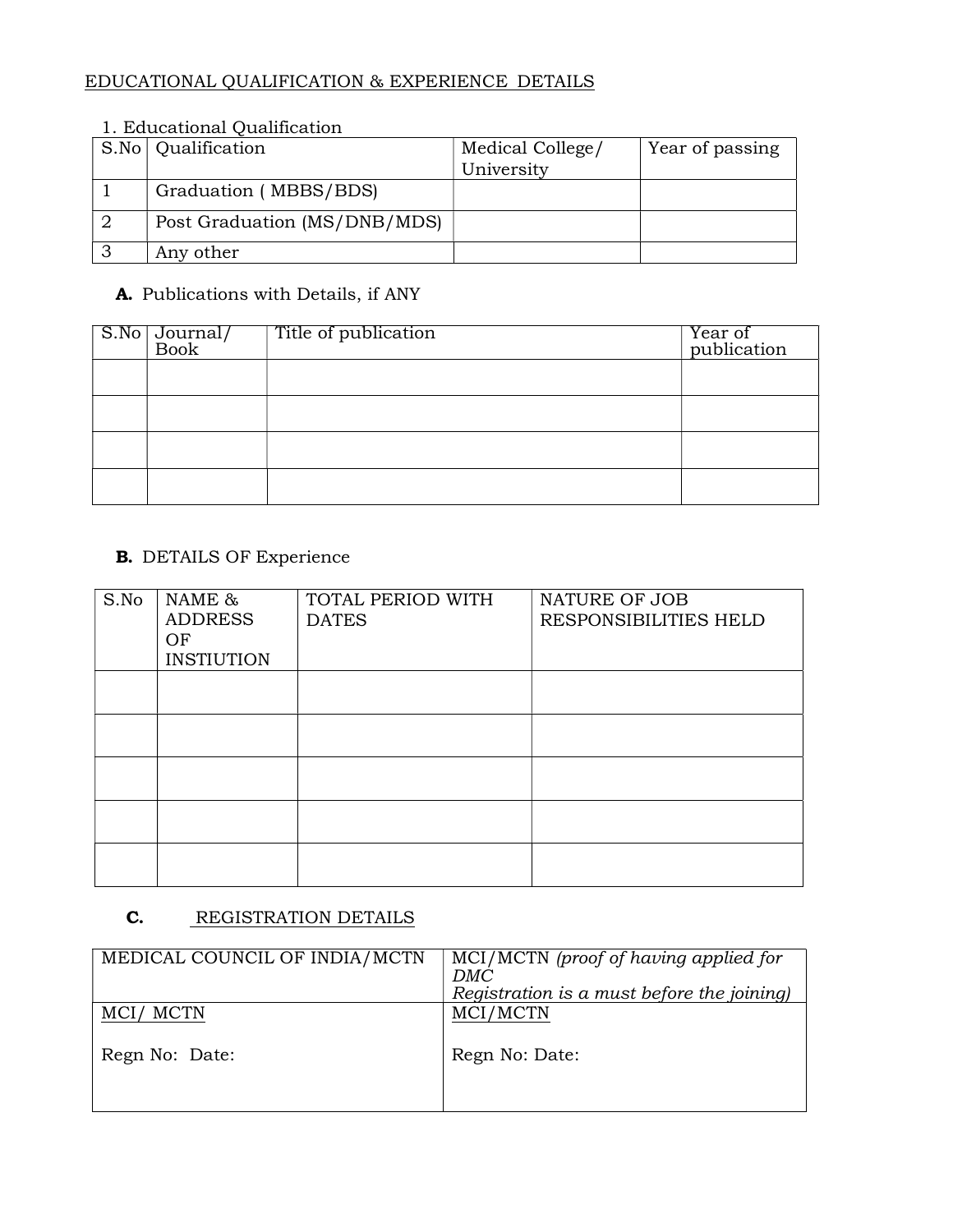E .Details of Certificates : Copies of Documents duly self attested to be submitted with application form (from S.No.1 to 18 ):

| S.N      | TYPE Of DOCUMENT SUBMITTED                         | Whether      | If NO,    | Remarks (    |
|----------|----------------------------------------------------|--------------|-----------|--------------|
| $\Omega$ |                                                    | Submitted    | Give      | By the       |
|          |                                                    | (write yes / | Reasons   | Scrutinizing |
|          |                                                    | No)          | there for | Official     |
| $1_{-}$  | Date of Birth Certificate                          |              |           |              |
| 2.       | Degree Certificate of MBBS                         |              |           |              |
| 3.       | <b>Internship Completion Certificate</b>           |              |           |              |
| 4.       | MCI/STATE / MCTN Registration<br>Certificate.      |              |           |              |
| 5.       | DMC, Registration Certificate                      |              |           |              |
| 6.       |                                                    |              |           |              |
| 7.       | POST GRADUATE DEGREE<br>(MCI/MCTN recognized only) |              |           |              |
| 8.       | POST GRADUATE DIPLOMA                              |              |           |              |
|          | Certificate (MCI /MCTN<br>recognized only)         |              |           |              |
|          | Publications & Details                             |              |           |              |
| 12.      |                                                    |              |           |              |
| 13.      | PAN CARD                                           |              |           |              |
| 14.      | VOTER ID,                                          |              |           |              |
| 15.      | <b>ADHAR CARD</b>                                  |              |           |              |
| 16.      | PASSPORT                                           |              |           |              |
| 17.      | Proof of Present Address.                          |              |           |              |
| 18.      | Proof of Permanent Address.                        |              |           |              |

### F. DECLARATION

- I, Dr. (Mr/Ms.) . . . . . . . . . . . . . . .. . . . S/D/o . . . . . . . . . . . . . . . . . . . . . . . . hereby solemnly declare that statements made above by me are correct & true to the best of my knowledge and belief.
- $\Box$  Further, I do undertake that the above statements, if found false at any stage in future, my appointment shall be cancelled by the administration and I shall be liable for punitive / disciplinary action whatever deemed fit.
- $\Box$  I understand that applying for Registration with Delhi Medical Council is an essential requirement before joining . I undertake to apply for DMC Registration immediately & will submit the same before my joining at Northern Railway , Central Hospital , New Delhi
- $\Box$  The Decision of the Selection Board will be final. In case of any legal dispute the jurisdiction of court will be Delhi/New Delhi only.

Date:

Place: Signatures of candidate